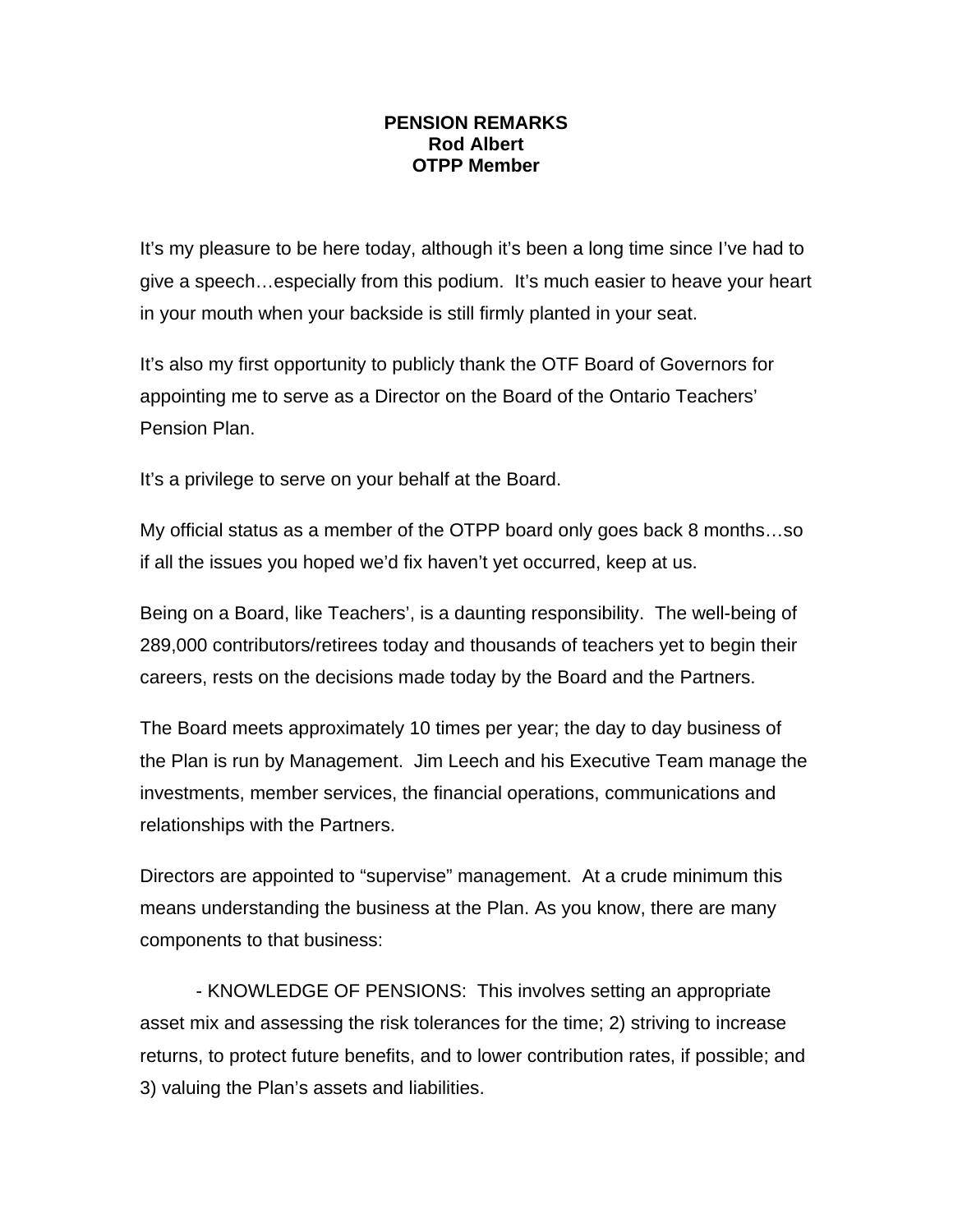- INVESTMENTS: The Plan invests in everything from global container terminals to trees; from meats to Maple Leafs; there are also bonds, equities, commodities, real estate and infra-structure to consider.

 - MEMBER SERVICES: This department deals with 114,000 retirees, 175,000 active members and 193 school boards and designated employers. This department takes in and processes billions of dollars of contributions and buy-backs, handles millions of pieces of personal information every year and administers the pension payments of retirees – one of Canada's largest payrolls!

 - HEIGHTENED RESPONSIBILITY: Directors have a heightened responsibility to act in the best interests of the Plan members. Under the *Pension Benefits Act*, Directors cannot select/exclude investments solely on the basis of political, social, environmental or other non-financial criteria. The law also requires directors to act independently of both the plan sponsors and the plan management.

 - GOOD CORPORATE GOVERNANCE: The challenge is to promote good governance practices, both at Teachers' and at the companies in which we invest. To improve my own financial literacy, I confess that I recently completed the Directors Education Program offered at the Rotman School of Business. (My job was to tease the capitalists!)

And not as an aside, but to a significant governance point: Every member of the Board wants to see more openness and transparency at the Plan.

 - REPRESENTATION: Of the 9 directors on the Board, I am the only one who has ever been a member of the plan. My unique role is to keep you and your concerns central to everything we consider and do. My job is to remind my colleagues on the Board and Management THAT: "Behind every dollar, traded, invested, or leveraged, is a member of the Plan looking to buy a house, pay a child's education, or save for retirement. What happens at THE PLAN has real consequences for real people across Ontario."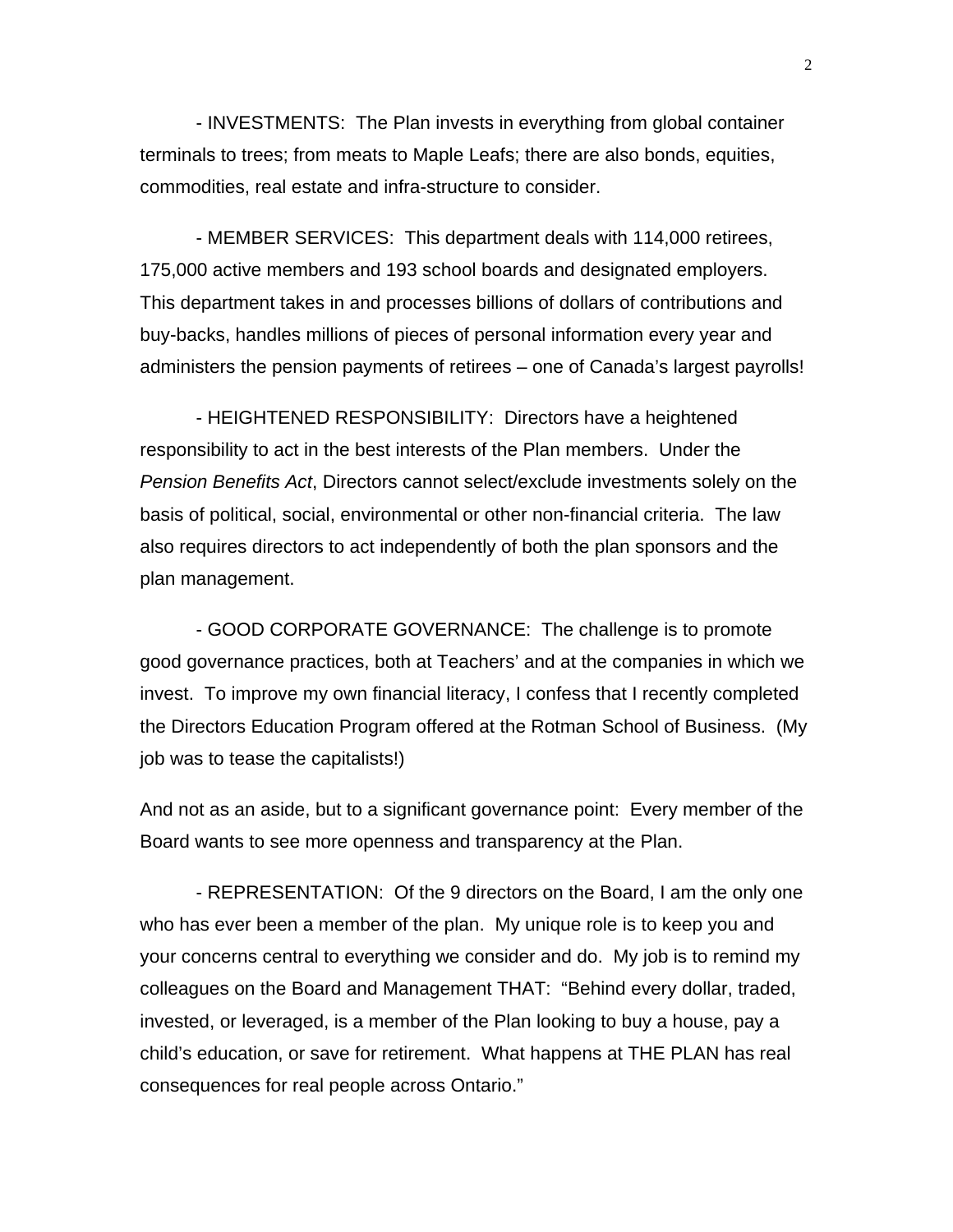Rest assured that you are represented by a cadre of dedicated individuals who serve as Directors on this Board. I am impressed by the knowledge, experience and genuine commitment my colleagues display as we work to ensure the health of the Plan.

I remind everyone that you are paying an average of 11%, matched by the Government, for your pension. And in fairness, the Board and the Plan's leadership understand that.

## Some Positive Outcomes

In early 2010, a new 4-year agreement was reached with our unionized employees represented by OPSEU. The deal was reached without a request for conciliation – a first for the parties.

Some of you may remember that the last agreement between the Board and OPSEU was reached only after a strike that lasted almost 6 weeks.

At the Winter Board, OTF/FEO raised concerns about a labour dispute between a union group and Cadillac Fairview. Your engagement in this issue and the actions of the Plan's management led to a resolution of that dispute in March. I bring this to your attention to illustrate that the more opportunities to communicate between the Partners and the Plan the better. Structures and processes that encourage more open dialogue and regular communications are extremely helpful.

## **Ethical and Social Responsible Investments**

The purpose of the Plan is to make money. And while money may not have a conscience, the people who manage those huge sums should. The Board of Directors has to set the parameters of the Plan's investment policy wisely. The goal must be to protect and improve pension assets and to ensure that pension benefits are maintained at the appropriate contribution rate.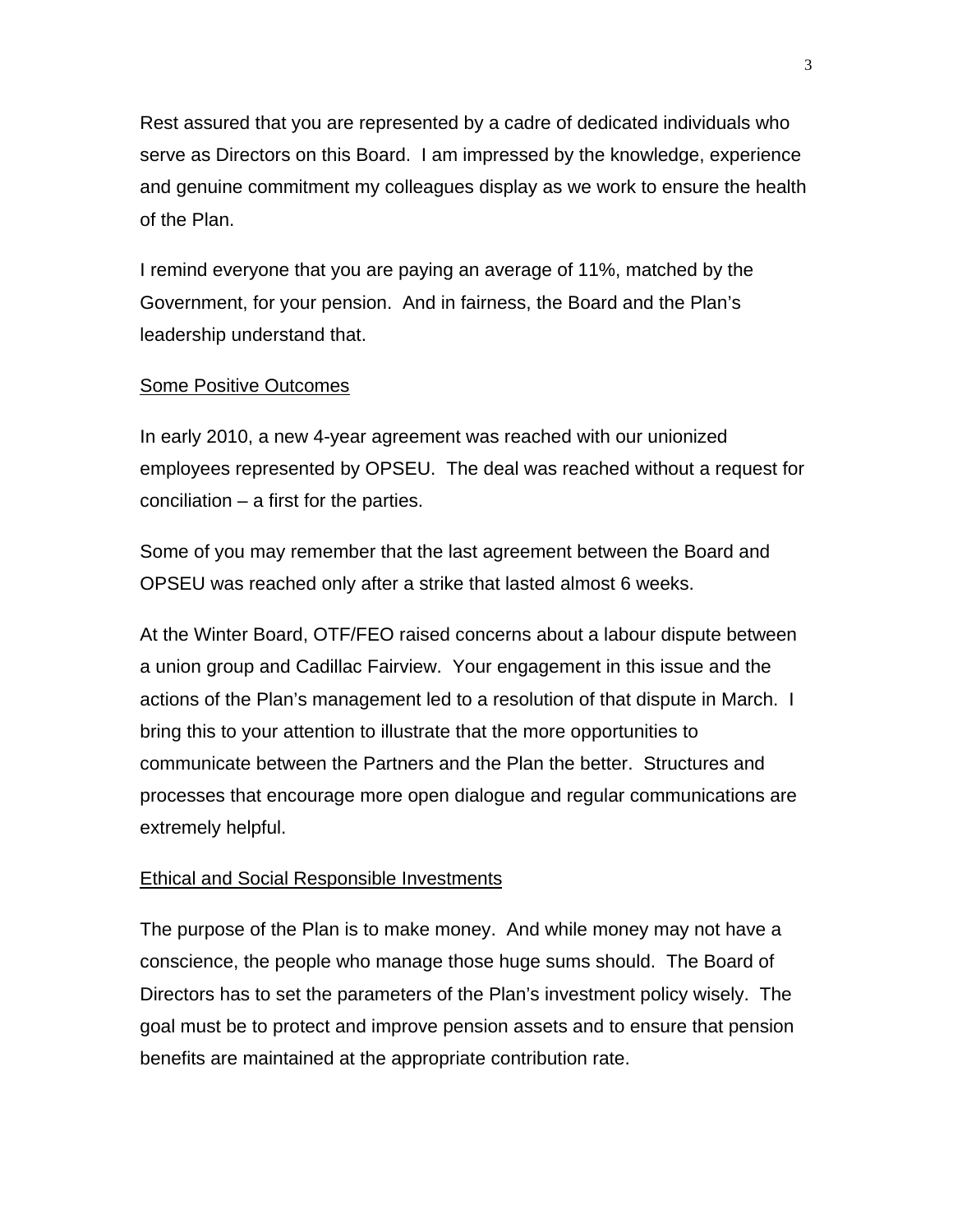The last thing anyone wants is to have the Plan's participants pay too much. Under the *Ontario Pensions' Benefits Act*, the Plan must invest prudently with members' best financial interests in mind. As I said earlier, the Plan cannot select or exclude investments SOLELY on the basis of political, social, environmental or any other non-financial criteria.

Everyone here knows that there is a lot of power in the \$96 B that the OTPP controls. Investing in a socially responsible manner speaks to our core values as teachers/social activists. The challenge is to scrutinize each investment opportunity with a great deal of due diligence that takes environmental, social and governance considerations into account. Socially responsible companies and their boards can only enhance long-term shareholder value. All other things being equal, we should be able to choose investments that improve the Plan's performance without adversely affecting people or the planet. Today we have more opportunity to choose green investments with the potential for equal investment return to other opportunities. It seems that the investment world is at a tipping point both economically and environmentally. Some of our assets can grow as the new economy grows.

These decisions are not easy. Given today's projected liabilities, we want our investments to provide us with good financial returns. There are, however, some socially responsible opportunities, especially with new investments. But it won't be easy. SRI means something different to every person to whom you talk. Different people get rile up over different things.

If the provincial government were to sell part ownership of its LCBO's, would you want your pension plan to buy shares?

If they chose to sell shares in OLG, would you want to buy in?

They would certainly be profitable for the Plan, both in the short and long term. Social consequences?

You bet!